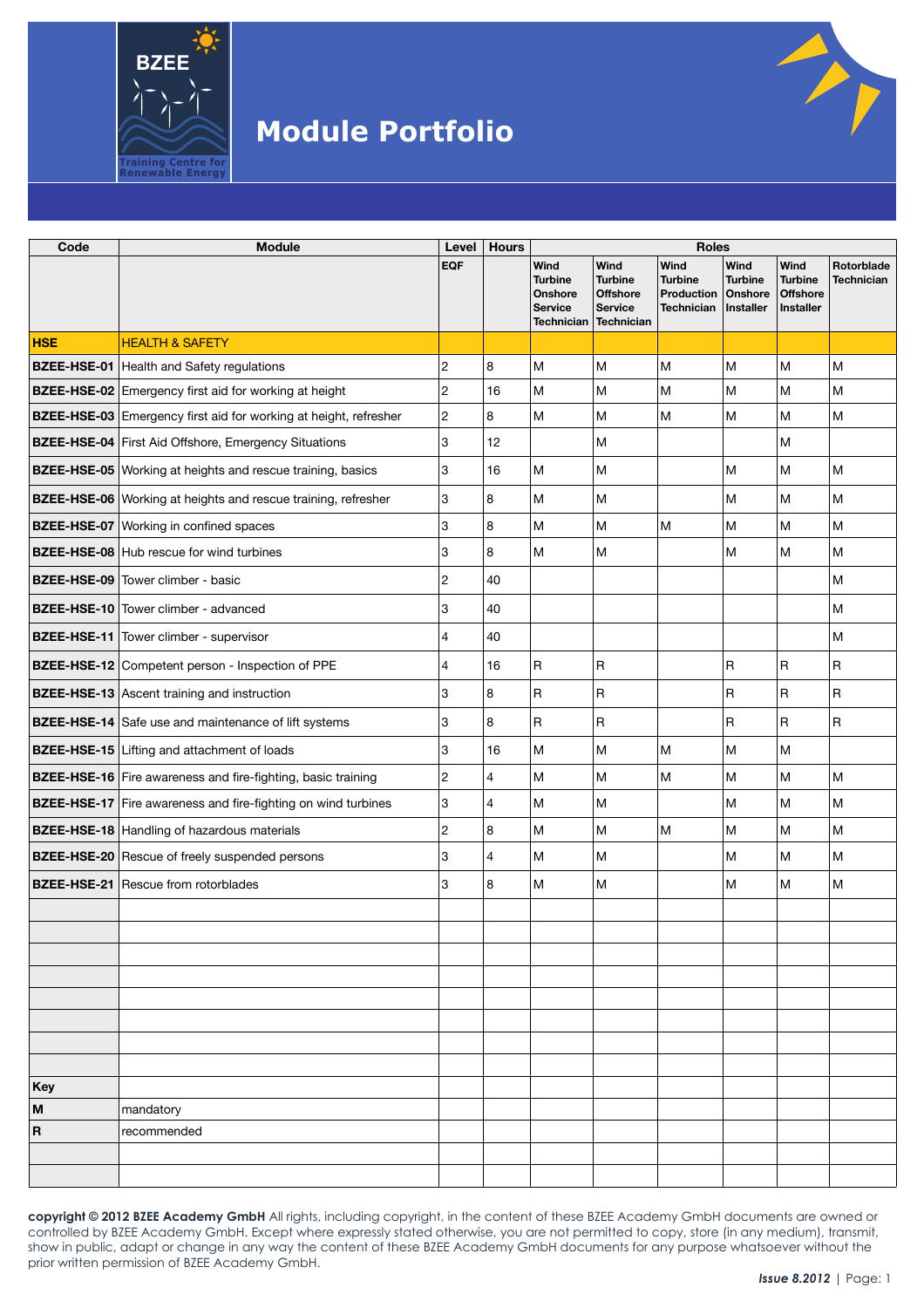

| Code                    | <b>Module</b>                                                                | Level          | <b>Hours</b> |                                                                          |                                                                           | <b>Roles</b>                                              |                                                |                                                               |                                 |  |
|-------------------------|------------------------------------------------------------------------------|----------------|--------------|--------------------------------------------------------------------------|---------------------------------------------------------------------------|-----------------------------------------------------------|------------------------------------------------|---------------------------------------------------------------|---------------------------------|--|
|                         |                                                                              | <b>EQF</b>     |              | Wind<br><b>Turbine</b><br>Onshore<br><b>Service</b><br><b>Technician</b> | Wind<br><b>Turbine</b><br><b>Offshore</b><br><b>Service</b><br>Technician | Wind<br><b>Turbine</b><br>Production<br><b>Technician</b> | Wind<br><b>Turbine</b><br>Onshore<br>Installer | Wind<br><b>Turbine</b><br><b>Offshore</b><br><b>Installer</b> | Rotorblade<br><b>Technician</b> |  |
| <b>ELT</b>              | <b>WT ELECTRONICS</b>                                                        |                |              |                                                                          |                                                                           |                                                           |                                                |                                                               |                                 |  |
| <b>BZEE-ELT-01</b>      | Principles of electrical engineering                                         | 3              | 40           | M                                                                        | M                                                                         | M                                                         | M                                              | M                                                             |                                 |  |
| <b>BZEE-ELT-02</b>      | Basic electrotechnical skills - electrically qualified<br>person             | 3              | 16           | R                                                                        | R                                                                         | М                                                         | M                                              | M                                                             | M                               |  |
| <b>BZEE-ELT-03</b>      | Basic electrotechnical skills - electrically qualified<br>person, refresher  | 3              | 8            | R                                                                        | R                                                                         | М                                                         | M                                              | M                                                             | M                               |  |
| <b>BZEE-ELT-04</b>      | Electrically skilled person for specified assembly<br>assignments            | 3              | 40           | R                                                                        | M                                                                         |                                                           | $\overline{\mathsf{R}}$                        | M                                                             |                                 |  |
| <b>BZEE-ELT-05</b>      | Electrically skilled person for specified assembly<br>assignments, refresher | 3              | 16           | R                                                                        | lм                                                                        |                                                           | $\overline{\mathsf{R}}$                        | M                                                             |                                 |  |
| <b>BZEE-ELT-06</b>      | Switch permission 30 kV                                                      | 4              | 16           | $\mathsf R$                                                              | $\mathsf R$                                                               |                                                           |                                                |                                                               |                                 |  |
| <b>BZEE-ELT-07</b>      | Switch permission 30 kV - refresher                                          | $\overline{4}$ | 8            | $\mathsf R$                                                              | $\sf R$                                                                   |                                                           |                                                |                                                               |                                 |  |
| <b>BZEE-ELT-08</b>      | Cable finishing                                                              | 3              | 8            | M                                                                        | M                                                                         | M                                                         | M                                              | M                                                             |                                 |  |
| <b>BZEE-ELT-09</b>      | Generators and electric motors                                               | $\overline{4}$ | 24           | м                                                                        | M                                                                         |                                                           |                                                |                                                               |                                 |  |
| <b>BZEE-ELT-10</b>      | Transformers                                                                 | $\overline{4}$ | 8            | M                                                                        | lм                                                                        |                                                           |                                                |                                                               |                                 |  |
| <b>BZEE-ELT-11</b>      | Inverter maintenance and trouble-shooting                                    | $\overline{4}$ | 4            | M                                                                        | M                                                                         |                                                           |                                                |                                                               |                                 |  |
| BZEE-ELT-12             | Electrical measurement techniques                                            | 3              | 8            | M                                                                        | M                                                                         | M                                                         | M                                              | M                                                             |                                 |  |
| <b>BZEE-ELT-13</b>      | Sensor installations in wind turbines                                        | $\overline{4}$ | 24           | M                                                                        | M                                                                         | M                                                         |                                                |                                                               |                                 |  |
| <b>BZEE-ELT-14</b>      | Wind turbine electronics                                                     | 3              | 40           | M                                                                        | M                                                                         | M                                                         |                                                |                                                               |                                 |  |
| <b>BZEE-ELT-15</b>      | Wind farm networks, data transmission, optical fibre<br>technology           | $\overline{4}$ | 16           | M                                                                        | M                                                                         |                                                           |                                                |                                                               |                                 |  |
| BZEE-ELT-16             | Lightning protection maintenance                                             | 3              | 8            | M                                                                        | M                                                                         |                                                           | M                                              | M                                                             | M                               |  |
| BZEE-ELT-17             | Maintenance of air-conditioning systems                                      | 3              | 4            | R                                                                        | M                                                                         | M                                                         |                                                |                                                               |                                 |  |
|                         |                                                                              |                |              |                                                                          |                                                                           |                                                           |                                                |                                                               |                                 |  |
|                         |                                                                              |                |              |                                                                          |                                                                           |                                                           |                                                |                                                               |                                 |  |
|                         |                                                                              |                |              |                                                                          |                                                                           |                                                           |                                                |                                                               |                                 |  |
|                         |                                                                              |                |              |                                                                          |                                                                           |                                                           |                                                |                                                               |                                 |  |
|                         |                                                                              |                |              |                                                                          |                                                                           |                                                           |                                                |                                                               |                                 |  |
|                         |                                                                              |                |              |                                                                          |                                                                           |                                                           |                                                |                                                               |                                 |  |
|                         |                                                                              |                |              |                                                                          |                                                                           |                                                           |                                                |                                                               |                                 |  |
|                         |                                                                              |                |              |                                                                          |                                                                           |                                                           |                                                |                                                               |                                 |  |
| Key                     |                                                                              |                |              |                                                                          |                                                                           |                                                           |                                                |                                                               |                                 |  |
| M                       | mandatory                                                                    |                |              |                                                                          |                                                                           |                                                           |                                                |                                                               |                                 |  |
| $\overline{\mathbf{R}}$ | recommended                                                                  |                |              |                                                                          |                                                                           |                                                           |                                                |                                                               |                                 |  |
|                         |                                                                              |                |              |                                                                          |                                                                           |                                                           |                                                |                                                               |                                 |  |
|                         |                                                                              |                |              |                                                                          |                                                                           |                                                           |                                                |                                                               |                                 |  |

**copyright © 2012 BZEE Academy GmbH** All rights, including copyright, in the content of these BZEE Academy GmbH documents are owned or controlled by BZEE Academy GmbH. Except where expressly stated otherwise, you are not permitted to copy, store (in any medium), transmit, show in public, adapt or change in any way the content of these BZEE Academy GmbH documents for any purpose whatsoever without the prior written permission of BZEE Academy GmbH.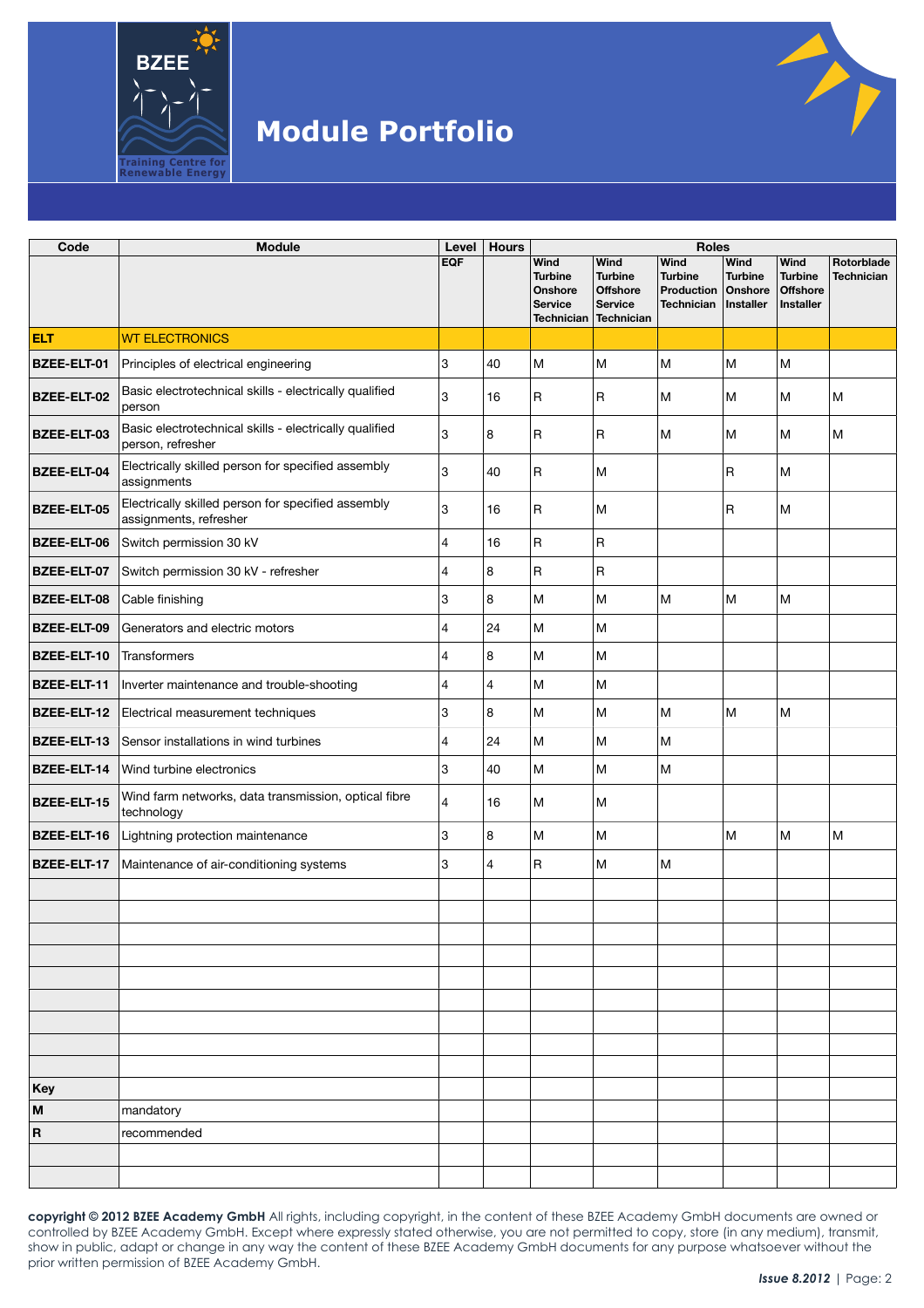

| Code                      | <b>Module</b>                                         | Level          | <b>Hours</b>   |                                                                          |                                                                                       | Roles                                                        |                                     |                                                        |                                 |
|---------------------------|-------------------------------------------------------|----------------|----------------|--------------------------------------------------------------------------|---------------------------------------------------------------------------------------|--------------------------------------------------------------|-------------------------------------|--------------------------------------------------------|---------------------------------|
|                           |                                                       | <b>EQF</b>     |                | Wind<br><b>Turbine</b><br>Onshore<br><b>Service</b><br><b>Technician</b> | Wind<br><b>Turbine</b><br><b>Offshore</b><br><b>Service</b><br>Technician             | Wind<br><b>Turbine</b><br>Production   Onshore<br>Technician | Wind<br><b>Turbine</b><br>Installer | <b>Wind</b><br><b>Turbine</b><br>Offshore<br>Installer | Rotorblade<br><b>Technician</b> |
| <b>MEC</b>                | <b>WT MECHANICS</b>                                   |                |                |                                                                          |                                                                                       |                                                              |                                     |                                                        |                                 |
| BZEE-MEC-01               | Materials engineering                                 | 3              | 16             | M                                                                        | M                                                                                     | M                                                            | M                                   | M                                                      |                                 |
| BZEE-MEC-02               | Mechanical systems and components - basics            | 3              | 40             | M                                                                        | $\mathsf{M}% _{T}=\mathsf{M}_{T}\!\left( a,b\right) ,\ \mathsf{M}_{T}=\mathsf{M}_{T}$ | M                                                            |                                     |                                                        |                                 |
| BZEE-MEC-03               | Inspection of bearings, shafts, gears                 | 3              | 16             | M                                                                        | M                                                                                     | M                                                            |                                     |                                                        |                                 |
| <b>BZEE-MEC-04</b>        | Brake systems maintenance                             | 3              | $\overline{4}$ | ${\sf M}$                                                                | $\mathsf{M}% _{T}=\mathsf{M}_{T}\!\left( a,b\right) ,\ \mathsf{M}_{T}=\mathsf{M}_{T}$ | ${\sf M}$                                                    |                                     |                                                        |                                 |
| BZEE-MEC-05               | Lubricants, filter technology, oil analysis           | 3              | 8              | M                                                                        | M                                                                                     | M                                                            |                                     |                                                        | M                               |
| BZEE-MEC-06               | Power drive sockets (hydraulic, electric, mechanical) | 3              | 8              | M                                                                        | $\mathsf{M}% _{T}=\mathsf{M}_{T}\!\left( a,b\right) ,\ \mathsf{M}_{T}=\mathsf{M}_{T}$ | M                                                            | M                                   | M                                                      | M                               |
| BZEE-MEC-07               | Function and maintenance of yaw systems               | $\overline{4}$ | 8              | M                                                                        | M                                                                                     | M                                                            | M                                   | ${\sf M}$                                              | $\sf R$                         |
| BZEE-MEC-08               | Coating systems and corrosion protection              | $\overline{c}$ | 8              | M                                                                        | M                                                                                     | M                                                            | M                                   | M                                                      |                                 |
|                           |                                                       |                |                |                                                                          |                                                                                       |                                                              |                                     |                                                        |                                 |
|                           |                                                       |                |                |                                                                          |                                                                                       |                                                              |                                     |                                                        |                                 |
|                           |                                                       |                |                |                                                                          |                                                                                       |                                                              |                                     |                                                        |                                 |
|                           |                                                       |                |                |                                                                          |                                                                                       |                                                              |                                     |                                                        |                                 |
|                           |                                                       |                |                |                                                                          |                                                                                       |                                                              |                                     |                                                        |                                 |
|                           |                                                       |                |                |                                                                          |                                                                                       |                                                              |                                     |                                                        |                                 |
|                           |                                                       |                |                |                                                                          |                                                                                       |                                                              |                                     |                                                        |                                 |
|                           |                                                       |                |                |                                                                          |                                                                                       |                                                              |                                     |                                                        |                                 |
|                           |                                                       |                |                |                                                                          |                                                                                       |                                                              |                                     |                                                        |                                 |
|                           |                                                       |                |                |                                                                          |                                                                                       |                                                              |                                     |                                                        |                                 |
|                           |                                                       |                |                |                                                                          |                                                                                       |                                                              |                                     |                                                        |                                 |
|                           |                                                       |                |                |                                                                          |                                                                                       |                                                              |                                     |                                                        |                                 |
|                           |                                                       |                |                |                                                                          |                                                                                       |                                                              |                                     |                                                        |                                 |
|                           |                                                       |                |                |                                                                          |                                                                                       |                                                              |                                     |                                                        |                                 |
|                           |                                                       |                |                |                                                                          |                                                                                       |                                                              |                                     |                                                        |                                 |
|                           |                                                       |                |                |                                                                          |                                                                                       |                                                              |                                     |                                                        |                                 |
|                           |                                                       |                |                |                                                                          |                                                                                       |                                                              |                                     |                                                        |                                 |
|                           |                                                       |                |                |                                                                          |                                                                                       |                                                              |                                     |                                                        |                                 |
|                           |                                                       |                |                |                                                                          |                                                                                       |                                                              |                                     |                                                        |                                 |
|                           |                                                       |                |                |                                                                          |                                                                                       |                                                              |                                     |                                                        |                                 |
|                           |                                                       |                |                |                                                                          |                                                                                       |                                                              |                                     |                                                        |                                 |
|                           |                                                       |                |                |                                                                          |                                                                                       |                                                              |                                     |                                                        |                                 |
| Key                       |                                                       |                |                |                                                                          |                                                                                       |                                                              |                                     |                                                        |                                 |
| $\boldsymbol{\mathsf{M}}$ | mandatory                                             |                |                |                                                                          |                                                                                       |                                                              |                                     |                                                        |                                 |
| $\boldsymbol{\mathsf{R}}$ | recommended                                           |                |                |                                                                          |                                                                                       |                                                              |                                     |                                                        |                                 |
|                           |                                                       |                |                |                                                                          |                                                                                       |                                                              |                                     |                                                        |                                 |
|                           |                                                       |                |                |                                                                          |                                                                                       |                                                              |                                     |                                                        |                                 |

**copyright © 2012 BZEE Academy GmbH** All rights, including copyright, in the content of these BZEE Academy GmbH documents are owned or controlled by BZEE Academy GmbH. Except where expressly stated otherwise, you are not permitted to copy, store (in any medium), transmit, show in public, adapt or change in any way the content of these BZEE Academy GmbH documents for any purpose whatsoever without the prior written permission of BZEE Academy GmbH.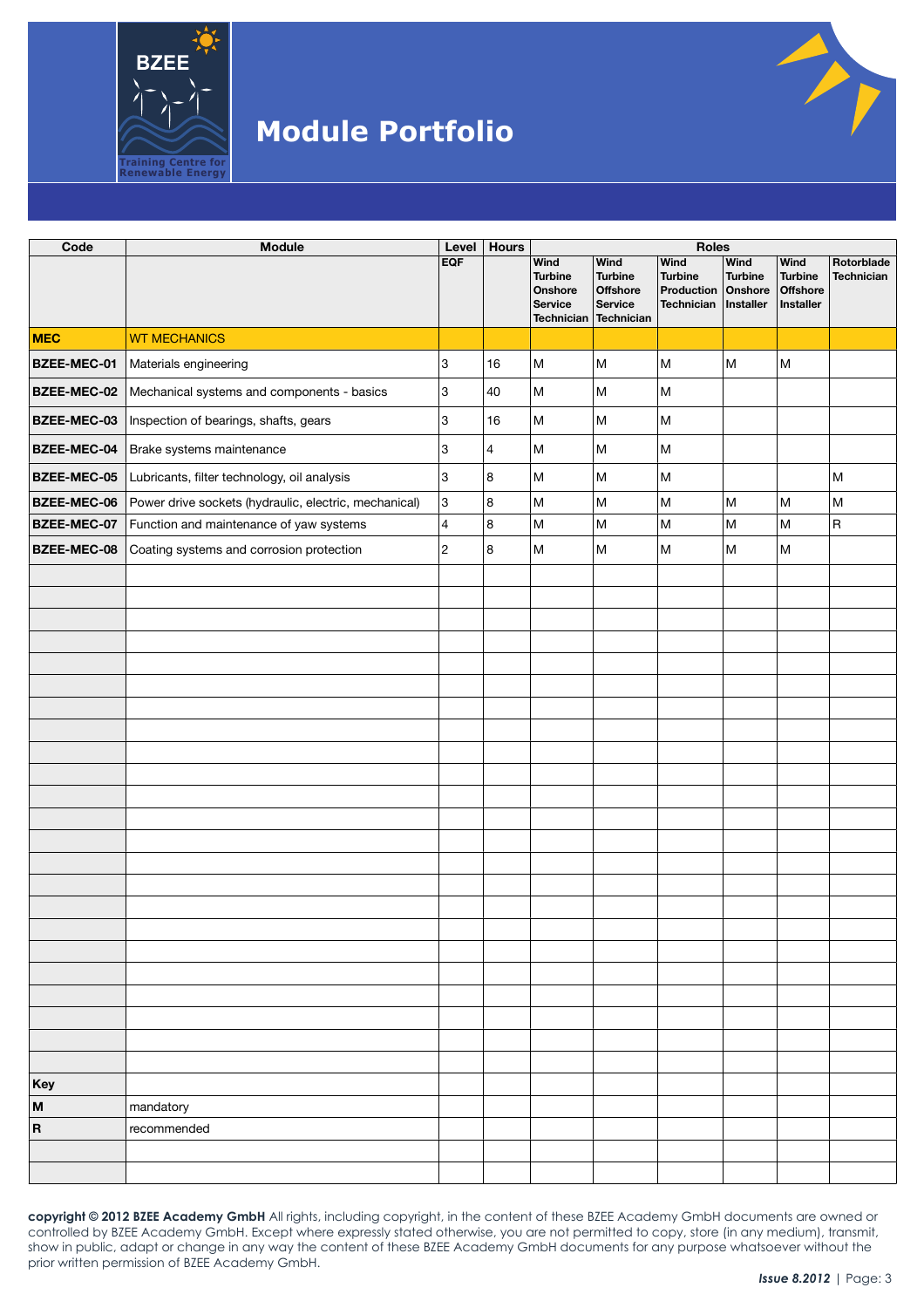

| Code                      | <b>Module</b>                                                                   | Level          | <b>Hours</b> |                                                                                 |                                                                                         | <b>Roles</b>                                       |                                                |                                                        |                          |
|---------------------------|---------------------------------------------------------------------------------|----------------|--------------|---------------------------------------------------------------------------------|-----------------------------------------------------------------------------------------|----------------------------------------------------|------------------------------------------------|--------------------------------------------------------|--------------------------|
|                           |                                                                                 | <b>EQF</b>     |              | <b>Wind</b><br><b>Turbine</b><br>Onshore<br><b>Service</b><br><b>Technician</b> | <b>Wind</b><br><b>Turbine</b><br><b>Offshore</b><br><b>Service</b><br><b>Technician</b> | Wind<br><b>Turbine</b><br>Production<br>Technician | Wind<br><b>Turbine</b><br>Onshore<br>Installer | Wind<br><b>Turbine</b><br><b>Offshore</b><br>Installer | Rotorblade<br>Technician |
| <b>HYD</b>                | <b>HYDRAULICS</b>                                                               |                |              |                                                                                 |                                                                                         |                                                    |                                                |                                                        |                          |
| BZEE-HYD-01               | Hydraulics principles                                                           | 3              | 16           | M                                                                               | M                                                                                       | M                                                  |                                                |                                                        |                          |
| BZEE-HYD-02               | Assembly and maintenance of hydraulic units                                     | 3              | 24           | M                                                                               | M                                                                                       | M                                                  |                                                |                                                        |                          |
| BZEE-HYD-03               | Assembly and maintenance of hydraulic pumps and<br>valves                       | 3              | 24           | M                                                                               | M                                                                                       | M                                                  |                                                |                                                        |                          |
| BZEE-HYD-04               | Assembly and maintenance of hydraulic systems                                   | 3              | 24           | M                                                                               | M                                                                                       | M                                                  |                                                |                                                        |                          |
| BZEE-HYD-05               | Assembly and maintenance of electrohydraulic<br>controls                        | 3              | 24           | M                                                                               | M                                                                                       | M                                                  |                                                |                                                        |                          |
| BZEE-HYD-06               | Assembly and maintenance of proportional hydraulic<br>controls and servo valves | 4              | 40           | $\overline{\mathsf{R}}$                                                         | $\overline{\mathsf{R}}$                                                                 | R                                                  |                                                |                                                        |                          |
| BZEE-HYD-07               | Assembly and maintenance of hydraulic pitch and<br>brake systems                | $\overline{4}$ | 16           | $\overline{\mathsf{R}}$                                                         | $\overline{\mathsf{R}}$                                                                 | R                                                  |                                                |                                                        |                          |
| BZEE-HYD-08               | Assembly and maintenance of hydrodynamic and<br>hydrokinetic drives             | $\overline{4}$ | 40           | $\overline{\mathsf{R}}$                                                         | $\overline{\mathsf{R}}$                                                                 | R                                                  |                                                |                                                        |                          |
|                           |                                                                                 |                |              |                                                                                 |                                                                                         |                                                    |                                                |                                                        |                          |
|                           |                                                                                 |                |              |                                                                                 |                                                                                         |                                                    |                                                |                                                        |                          |
|                           |                                                                                 |                |              |                                                                                 |                                                                                         |                                                    |                                                |                                                        |                          |
|                           |                                                                                 |                |              |                                                                                 |                                                                                         |                                                    |                                                |                                                        |                          |
|                           |                                                                                 |                |              |                                                                                 |                                                                                         |                                                    |                                                |                                                        |                          |
|                           |                                                                                 |                |              |                                                                                 |                                                                                         |                                                    |                                                |                                                        |                          |
|                           |                                                                                 |                |              |                                                                                 |                                                                                         |                                                    |                                                |                                                        |                          |
|                           |                                                                                 |                |              |                                                                                 |                                                                                         |                                                    |                                                |                                                        |                          |
|                           |                                                                                 |                |              |                                                                                 |                                                                                         |                                                    |                                                |                                                        |                          |
|                           |                                                                                 |                |              |                                                                                 |                                                                                         |                                                    |                                                |                                                        |                          |
|                           |                                                                                 |                |              |                                                                                 |                                                                                         |                                                    |                                                |                                                        |                          |
|                           |                                                                                 |                |              |                                                                                 |                                                                                         |                                                    |                                                |                                                        |                          |
|                           |                                                                                 |                |              |                                                                                 |                                                                                         |                                                    |                                                |                                                        |                          |
|                           |                                                                                 |                |              |                                                                                 |                                                                                         |                                                    |                                                |                                                        |                          |
|                           |                                                                                 |                |              |                                                                                 |                                                                                         |                                                    |                                                |                                                        |                          |
|                           |                                                                                 |                |              |                                                                                 |                                                                                         |                                                    |                                                |                                                        |                          |
|                           |                                                                                 |                |              |                                                                                 |                                                                                         |                                                    |                                                |                                                        |                          |
|                           |                                                                                 |                |              |                                                                                 |                                                                                         |                                                    |                                                |                                                        |                          |
| Key                       |                                                                                 |                |              |                                                                                 |                                                                                         |                                                    |                                                |                                                        |                          |
| $\boldsymbol{\mathsf{M}}$ | mandatory                                                                       |                |              |                                                                                 |                                                                                         |                                                    |                                                |                                                        |                          |
| $\boldsymbol{\mathsf{R}}$ | recommended                                                                     |                |              |                                                                                 |                                                                                         |                                                    |                                                |                                                        |                          |
|                           |                                                                                 |                |              |                                                                                 |                                                                                         |                                                    |                                                |                                                        |                          |
|                           |                                                                                 |                |              |                                                                                 |                                                                                         |                                                    |                                                |                                                        |                          |

**copyright © 2012 BZEE Academy GmbH** All rights, including copyright, in the content of these BZEE Academy GmbH documents are owned or controlled by BZEE Academy GmbH. Except where expressly stated otherwise, you are not permitted to copy, store (in any medium), transmit, show in public, adapt or change in any way the content of these BZEE Academy GmbH documents for any purpose whatsoever without the prior written permission of BZEE Academy GmbH.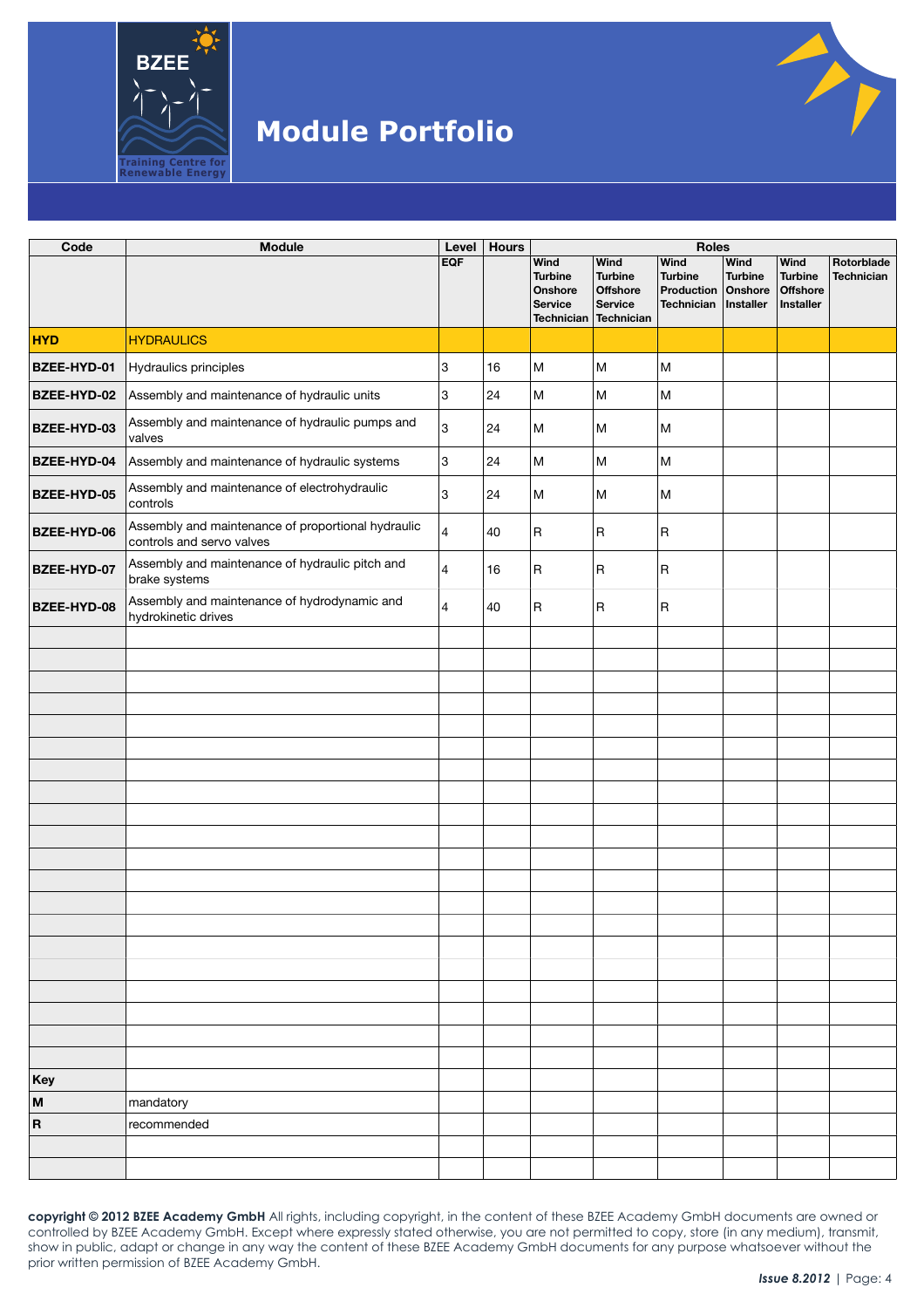

| Code       | <b>Module</b>                            | Level | <b>Hours</b> |                                              |                                                                        | Roles                                                                  |                                                                                       |                                          |                          |  |
|------------|------------------------------------------|-------|--------------|----------------------------------------------|------------------------------------------------------------------------|------------------------------------------------------------------------|---------------------------------------------------------------------------------------|------------------------------------------|--------------------------|--|
|            |                                          | EQF   |              | Wind<br><b>Turbine</b><br>Onshore<br>Service | Wind<br><b>Turbine</b><br>Offshore<br>Service<br>Technician Technician | Wind<br><b>Turbine</b><br>Production Onshore<br>Technician   Installer | Wind<br><b>Turbine</b>                                                                | Wind<br>Turbine<br>Offshore<br>Installer | Rotorblade<br>Technician |  |
| <b>ROT</b> | ROTORBLADE                               |       |              |                                              |                                                                        |                                                                        |                                                                                       |                                          |                          |  |
|            | <b>BZEE-ROT-01</b> Rotorblade inspection | 3     | 16           | M                                            | M                                                                      |                                                                        | $\mathsf{M}% _{T}=\mathsf{M}_{T}\!\left( a,b\right) ,\ \mathsf{M}_{T}=\mathsf{M}_{T}$ | M                                        | $\sf M$                  |  |
|            | BZEE-ROT-02 Rotorblade repair            | 3     | $72\,$       | M                                            | $\sf M$                                                                |                                                                        | $\mathsf{M}% _{T}=\mathsf{M}_{T}\!\left( a,b\right) ,\ \mathsf{M}_{T}=\mathsf{M}_{T}$ | M                                        | $\sf M$                  |  |
|            |                                          |       |              |                                              |                                                                        |                                                                        |                                                                                       |                                          |                          |  |
|            |                                          |       |              |                                              |                                                                        |                                                                        |                                                                                       |                                          |                          |  |
|            |                                          |       |              |                                              |                                                                        |                                                                        |                                                                                       |                                          |                          |  |
|            |                                          |       |              |                                              |                                                                        |                                                                        |                                                                                       |                                          |                          |  |
|            |                                          |       |              |                                              |                                                                        |                                                                        |                                                                                       |                                          |                          |  |
|            |                                          |       |              |                                              |                                                                        |                                                                        |                                                                                       |                                          |                          |  |
|            |                                          |       |              |                                              |                                                                        |                                                                        |                                                                                       |                                          |                          |  |
|            |                                          |       |              |                                              |                                                                        |                                                                        |                                                                                       |                                          |                          |  |
|            |                                          |       |              |                                              |                                                                        |                                                                        |                                                                                       |                                          |                          |  |
|            |                                          |       |              |                                              |                                                                        |                                                                        |                                                                                       |                                          |                          |  |
|            |                                          |       |              |                                              |                                                                        |                                                                        |                                                                                       |                                          |                          |  |
|            |                                          |       |              |                                              |                                                                        |                                                                        |                                                                                       |                                          |                          |  |
|            |                                          |       |              |                                              |                                                                        |                                                                        |                                                                                       |                                          |                          |  |
|            |                                          |       |              |                                              |                                                                        |                                                                        |                                                                                       |                                          |                          |  |
|            |                                          |       |              |                                              |                                                                        |                                                                        |                                                                                       |                                          |                          |  |
|            |                                          |       |              |                                              |                                                                        |                                                                        |                                                                                       |                                          |                          |  |
|            |                                          |       |              |                                              |                                                                        |                                                                        |                                                                                       |                                          |                          |  |
|            |                                          |       |              |                                              |                                                                        |                                                                        |                                                                                       |                                          |                          |  |
|            |                                          |       |              |                                              |                                                                        |                                                                        |                                                                                       |                                          |                          |  |
|            |                                          |       |              |                                              |                                                                        |                                                                        |                                                                                       |                                          |                          |  |
|            |                                          |       |              |                                              |                                                                        |                                                                        |                                                                                       |                                          |                          |  |
|            |                                          |       |              |                                              |                                                                        |                                                                        |                                                                                       |                                          |                          |  |
|            |                                          |       |              |                                              |                                                                        |                                                                        |                                                                                       |                                          |                          |  |
|            |                                          |       |              |                                              |                                                                        |                                                                        |                                                                                       |                                          |                          |  |
|            |                                          |       |              |                                              |                                                                        |                                                                        |                                                                                       |                                          |                          |  |
|            |                                          |       |              |                                              |                                                                        |                                                                        |                                                                                       |                                          |                          |  |
|            |                                          |       |              |                                              |                                                                        |                                                                        |                                                                                       |                                          |                          |  |
|            |                                          |       |              |                                              |                                                                        |                                                                        |                                                                                       |                                          |                          |  |
|            |                                          |       |              |                                              |                                                                        |                                                                        |                                                                                       |                                          |                          |  |
| Key        |                                          |       |              |                                              |                                                                        |                                                                        |                                                                                       |                                          |                          |  |
| M          | mandatory                                |       |              |                                              |                                                                        |                                                                        |                                                                                       |                                          |                          |  |
| $\vert$ R  | recommended                              |       |              |                                              |                                                                        |                                                                        |                                                                                       |                                          |                          |  |
|            |                                          |       |              |                                              |                                                                        |                                                                        |                                                                                       |                                          |                          |  |
|            |                                          |       |              |                                              |                                                                        |                                                                        |                                                                                       |                                          |                          |  |

**copyright © 2012 BZEE Academy GmbH** All rights, including copyright, in the content of these BZEE Academy GmbH documents are owned or controlled by BZEE Academy GmbH. Except where expressly stated otherwise, you are not permitted to copy, store (in any medium), transmit, show in public, adapt or change in any way the content of these BZEE Academy GmbH documents for any purpose whatsoever without the prior written permission of BZEE Academy GmbH.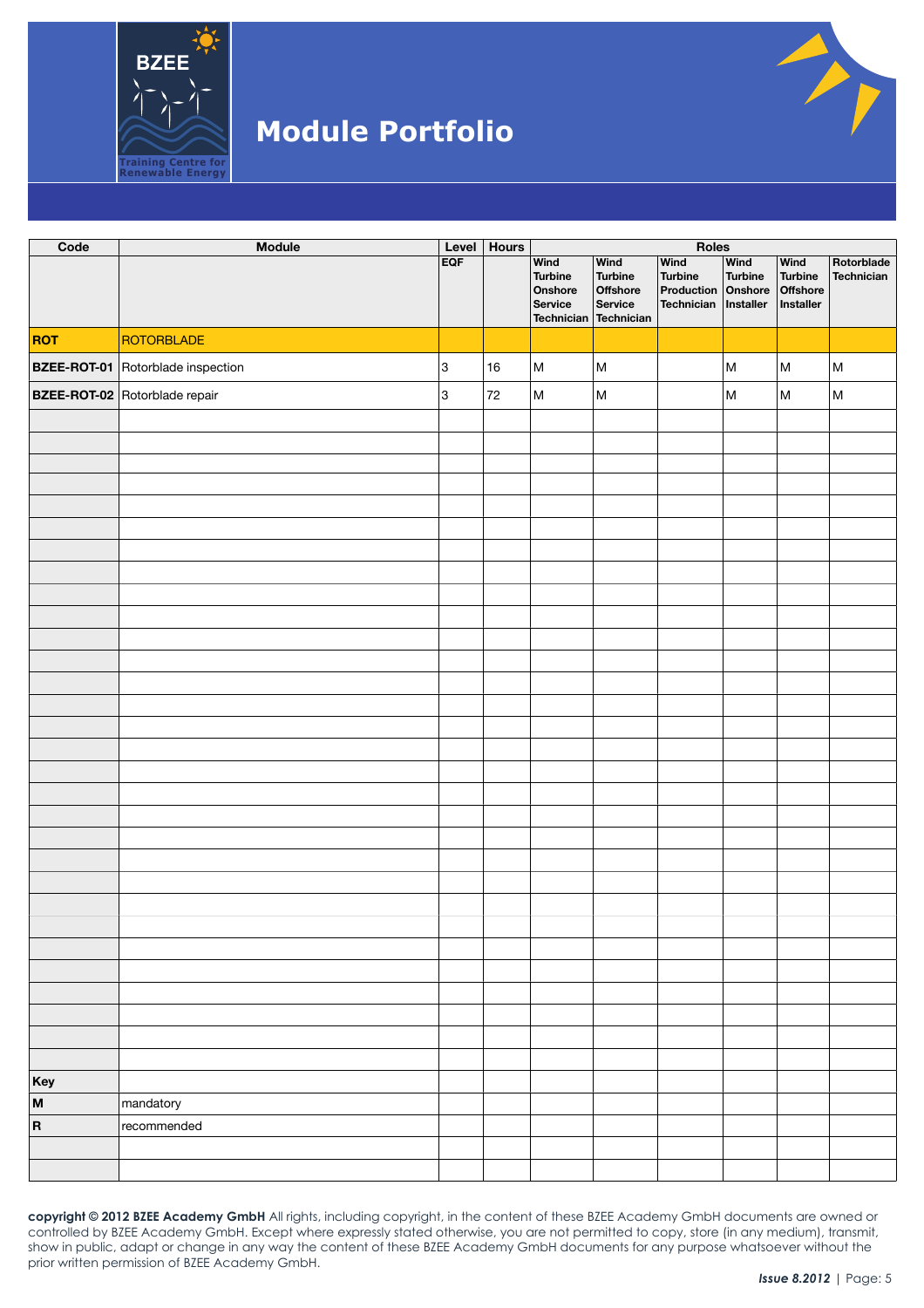

| Code                     | <b>Module</b>                                            | Level                   | <b>Hours</b> |                                                                       | Roles                                                       |                                                                               |                         |                                                 |                          |  |
|--------------------------|----------------------------------------------------------|-------------------------|--------------|-----------------------------------------------------------------------|-------------------------------------------------------------|-------------------------------------------------------------------------------|-------------------------|-------------------------------------------------|--------------------------|--|
|                          |                                                          | <b>EQF</b>              |              | Wind<br><b>Turbine</b><br>Onshore<br>Service<br>Technician Technician | Wind<br><b>Turbine</b><br><b>Offshore</b><br><b>Service</b> | <b>Wind</b><br><b>Turbine</b><br>Production Onshore<br>Technician   Installer | Wind<br><b>Turbine</b>  | Wind<br><b>Turbine</b><br>Offshore<br>Installer | Rotorblade<br>Technician |  |
| <b>TRA</b>               | <b>TRANSPORT</b>                                         |                         |              |                                                                       |                                                             |                                                                               |                         |                                                 |                          |  |
|                          | <b>BZEE-TRA-01</b> Fork lift drivers' license            | $\overline{\mathbf{c}}$ | 16           |                                                                       |                                                             | M                                                                             | $\vert$ R               |                                                 |                          |  |
|                          | <b>BZEE-TRA-02</b> Fork lift drivers' license, refresher | $\overline{\mathbf{c}}$ | 8            |                                                                       |                                                             | M                                                                             | $\overline{\mathsf{R}}$ |                                                 |                          |  |
|                          | <b>BZEE-TRA-03</b> Telescopic truck drivers' license     | $\overline{c}$          | 8            |                                                                       |                                                             | R                                                                             | $\overline{\mathsf{R}}$ |                                                 |                          |  |
|                          | BZEE-TRA-04 Telescopic truck drivers' license, refresher | $\overline{c}$          | 4            |                                                                       |                                                             | R                                                                             | $\overline{\mathsf{R}}$ |                                                 |                          |  |
| BZEE-TRA-05 Safe driving |                                                          | $\overline{c}$          | 8            | R                                                                     | $\overline{\mathsf{R}}$                                     |                                                                               | $\overline{\mathsf{R}}$ | $\overline{\mathsf{R}}$                         | $\overline{\mathsf{R}}$  |  |
|                          |                                                          |                         |              |                                                                       |                                                             |                                                                               |                         |                                                 |                          |  |
|                          |                                                          |                         |              |                                                                       |                                                             |                                                                               |                         |                                                 |                          |  |
|                          |                                                          |                         |              |                                                                       |                                                             |                                                                               |                         |                                                 |                          |  |
|                          |                                                          |                         |              |                                                                       |                                                             |                                                                               |                         |                                                 |                          |  |
|                          |                                                          |                         |              |                                                                       |                                                             |                                                                               |                         |                                                 |                          |  |
|                          |                                                          |                         |              |                                                                       |                                                             |                                                                               |                         |                                                 |                          |  |
|                          |                                                          |                         |              |                                                                       |                                                             |                                                                               |                         |                                                 |                          |  |
|                          |                                                          |                         |              |                                                                       |                                                             |                                                                               |                         |                                                 |                          |  |
|                          |                                                          |                         |              |                                                                       |                                                             |                                                                               |                         |                                                 |                          |  |
|                          |                                                          |                         |              |                                                                       |                                                             |                                                                               |                         |                                                 |                          |  |
|                          |                                                          |                         |              |                                                                       |                                                             |                                                                               |                         |                                                 |                          |  |
|                          |                                                          |                         |              |                                                                       |                                                             |                                                                               |                         |                                                 |                          |  |
|                          |                                                          |                         |              |                                                                       |                                                             |                                                                               |                         |                                                 |                          |  |
|                          |                                                          |                         |              |                                                                       |                                                             |                                                                               |                         |                                                 |                          |  |
|                          |                                                          |                         |              |                                                                       |                                                             |                                                                               |                         |                                                 |                          |  |
|                          |                                                          |                         |              |                                                                       |                                                             |                                                                               |                         |                                                 |                          |  |
|                          |                                                          |                         |              |                                                                       |                                                             |                                                                               |                         |                                                 |                          |  |
|                          |                                                          |                         |              |                                                                       |                                                             |                                                                               |                         |                                                 |                          |  |
|                          |                                                          |                         |              |                                                                       |                                                             |                                                                               |                         |                                                 |                          |  |
|                          |                                                          |                         |              |                                                                       |                                                             |                                                                               |                         |                                                 |                          |  |
|                          |                                                          |                         |              |                                                                       |                                                             |                                                                               |                         |                                                 |                          |  |
|                          |                                                          |                         |              |                                                                       |                                                             |                                                                               |                         |                                                 |                          |  |
|                          |                                                          |                         |              |                                                                       |                                                             |                                                                               |                         |                                                 |                          |  |
|                          |                                                          |                         |              |                                                                       |                                                             |                                                                               |                         |                                                 |                          |  |
|                          |                                                          |                         |              |                                                                       |                                                             |                                                                               |                         |                                                 |                          |  |
| Key                      |                                                          |                         |              |                                                                       |                                                             |                                                                               |                         |                                                 |                          |  |
| M                        | mandatory                                                |                         |              |                                                                       |                                                             |                                                                               |                         |                                                 |                          |  |
| $\vert$ R                | recommended                                              |                         |              |                                                                       |                                                             |                                                                               |                         |                                                 |                          |  |
|                          |                                                          |                         |              |                                                                       |                                                             |                                                                               |                         |                                                 |                          |  |
|                          |                                                          |                         |              |                                                                       |                                                             |                                                                               |                         |                                                 |                          |  |
|                          |                                                          |                         |              |                                                                       |                                                             |                                                                               |                         |                                                 |                          |  |

**copyright © 2012 BZEE Academy GmbH** All rights, including copyright, in the content of these BZEE Academy GmbH documents are owned or controlled by BZEE Academy GmbH. Except where expressly stated otherwise, you are not permitted to copy, store (in any medium), transmit, show in public, adapt or change in any way the content of these BZEE Academy GmbH documents for any purpose whatsoever without the prior written permission of BZEE Academy GmbH.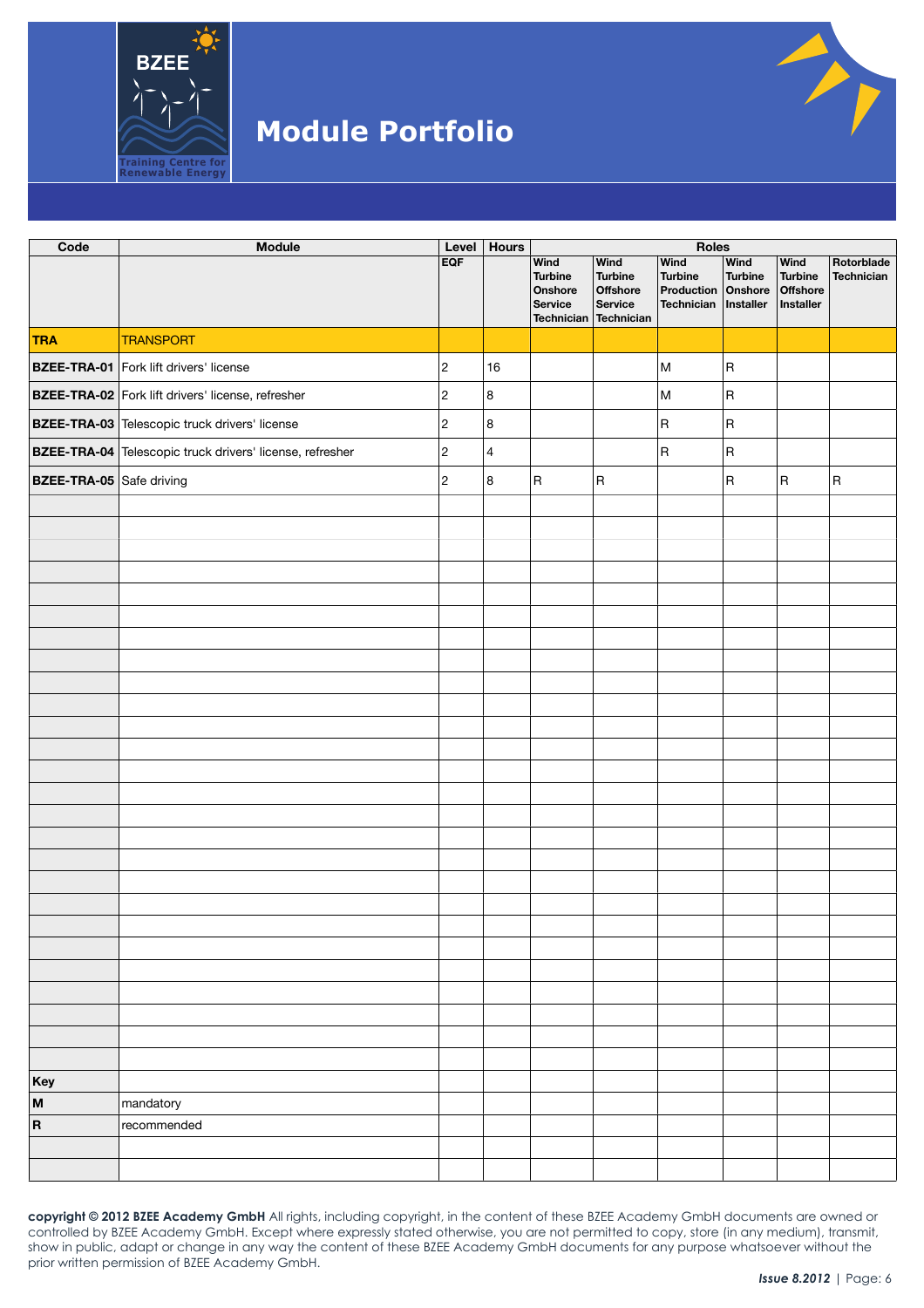

| Code                      | <b>Module</b>                                             | Level      | <b>Hours</b>            |                                                                          |                                                                           | Roles                                                                                 |                        |                                                 |                                                                                       |
|---------------------------|-----------------------------------------------------------|------------|-------------------------|--------------------------------------------------------------------------|---------------------------------------------------------------------------|---------------------------------------------------------------------------------------|------------------------|-------------------------------------------------|---------------------------------------------------------------------------------------|
|                           |                                                           | <b>EQF</b> |                         | <b>Wind</b><br><b>Turbine</b><br>Onshore<br>Service<br><b>Technician</b> | Wind<br><b>Turbine</b><br><b>Offshore</b><br><b>Service</b><br>Technician | Wind<br><b>Turbine</b><br>Production Onshore<br>Technician   Installer                | Wind<br><b>Turbine</b> | Wind<br><b>Turbine</b><br>Offshore<br>Installer | Rotorblade<br>Technician                                                              |
| <b>WET</b>                | <b>WIND ENERGY TECHNOLOGY</b>                             |            |                         |                                                                          |                                                                           |                                                                                       |                        |                                                 |                                                                                       |
|                           | <b>BZEE-WET-01</b> WT technology - systems and components | 3          | 16                      | ${\sf M}$                                                                | M                                                                         | $\mathsf{M}% _{T}=\mathsf{M}_{T}\!\left( a,b\right) ,\ \mathsf{M}_{T}=\mathsf{M}_{T}$ | M                      | M                                               | $\mathsf{M}% _{T}=\mathsf{M}_{T}\!\left( a,b\right) ,\ \mathsf{M}_{T}=\mathsf{M}_{T}$ |
|                           | <b>BZEE-WET-02</b> Wind turbine aerodynamics              | 3          | $\overline{4}$          | ${\sf M}$                                                                |                                                                           |                                                                                       |                        |                                                 | $\sf M$                                                                               |
|                           | <b>BZEE-WET-03</b> Onshore Foundation Structures          | 3          | $\overline{4}$          | ${\sf M}$                                                                |                                                                           |                                                                                       | M                      |                                                 |                                                                                       |
|                           | BZEE-WET-04 Meteorology, deployment planning              | 3          | $\overline{4}$          | ${\sf M}$                                                                | ${\sf M}$                                                                 |                                                                                       | M                      | M                                               | $\mathsf{M}% _{T}=\mathsf{M}_{T}\!\left( a,b\right) ,\ \mathsf{M}_{T}=\mathsf{M}_{T}$ |
|                           | <b>BZEE-WET-05</b> Offshore Foundation Structures         | 3          | $\overline{\mathbf{4}}$ |                                                                          | M                                                                         |                                                                                       |                        | M                                               |                                                                                       |
|                           |                                                           |            |                         |                                                                          |                                                                           |                                                                                       |                        |                                                 |                                                                                       |
|                           |                                                           |            |                         |                                                                          |                                                                           |                                                                                       |                        |                                                 |                                                                                       |
|                           |                                                           |            |                         |                                                                          |                                                                           |                                                                                       |                        |                                                 |                                                                                       |
|                           |                                                           |            |                         |                                                                          |                                                                           |                                                                                       |                        |                                                 |                                                                                       |
|                           |                                                           |            |                         |                                                                          |                                                                           |                                                                                       |                        |                                                 |                                                                                       |
|                           |                                                           |            |                         |                                                                          |                                                                           |                                                                                       |                        |                                                 |                                                                                       |
|                           |                                                           |            |                         |                                                                          |                                                                           |                                                                                       |                        |                                                 |                                                                                       |
|                           |                                                           |            |                         |                                                                          |                                                                           |                                                                                       |                        |                                                 |                                                                                       |
|                           |                                                           |            |                         |                                                                          |                                                                           |                                                                                       |                        |                                                 |                                                                                       |
|                           |                                                           |            |                         |                                                                          |                                                                           |                                                                                       |                        |                                                 |                                                                                       |
|                           |                                                           |            |                         |                                                                          |                                                                           |                                                                                       |                        |                                                 |                                                                                       |
|                           |                                                           |            |                         |                                                                          |                                                                           |                                                                                       |                        |                                                 |                                                                                       |
|                           |                                                           |            |                         |                                                                          |                                                                           |                                                                                       |                        |                                                 |                                                                                       |
|                           |                                                           |            |                         |                                                                          |                                                                           |                                                                                       |                        |                                                 |                                                                                       |
|                           |                                                           |            |                         |                                                                          |                                                                           |                                                                                       |                        |                                                 |                                                                                       |
|                           |                                                           |            |                         |                                                                          |                                                                           |                                                                                       |                        |                                                 |                                                                                       |
|                           |                                                           |            |                         |                                                                          |                                                                           |                                                                                       |                        |                                                 |                                                                                       |
|                           |                                                           |            |                         |                                                                          |                                                                           |                                                                                       |                        |                                                 |                                                                                       |
|                           |                                                           |            |                         |                                                                          |                                                                           |                                                                                       |                        |                                                 |                                                                                       |
|                           |                                                           |            |                         |                                                                          |                                                                           |                                                                                       |                        |                                                 |                                                                                       |
|                           |                                                           |            |                         |                                                                          |                                                                           |                                                                                       |                        |                                                 |                                                                                       |
|                           |                                                           |            |                         |                                                                          |                                                                           |                                                                                       |                        |                                                 |                                                                                       |
|                           |                                                           |            |                         |                                                                          |                                                                           |                                                                                       |                        |                                                 |                                                                                       |
|                           |                                                           |            |                         |                                                                          |                                                                           |                                                                                       |                        |                                                 |                                                                                       |
| Key                       |                                                           |            |                         |                                                                          |                                                                           |                                                                                       |                        |                                                 |                                                                                       |
| $\boldsymbol{\mathsf{M}}$ | mandatory                                                 |            |                         |                                                                          |                                                                           |                                                                                       |                        |                                                 |                                                                                       |
| $\boldsymbol{\mathsf{R}}$ | recommended                                               |            |                         |                                                                          |                                                                           |                                                                                       |                        |                                                 |                                                                                       |
|                           |                                                           |            |                         |                                                                          |                                                                           |                                                                                       |                        |                                                 |                                                                                       |
|                           |                                                           |            |                         |                                                                          |                                                                           |                                                                                       |                        |                                                 |                                                                                       |
|                           |                                                           |            |                         |                                                                          |                                                                           |                                                                                       |                        |                                                 |                                                                                       |

**copyright © 2012 BZEE Academy GmbH** All rights, including copyright, in the content of these BZEE Academy GmbH documents are owned or controlled by BZEE Academy GmbH. Except where expressly stated otherwise, you are not permitted to copy, store (in any medium), transmit, show in public, adapt or change in any way the content of these BZEE Academy GmbH documents for any purpose whatsoever without the prior written permission of BZEE Academy GmbH.

**Ay**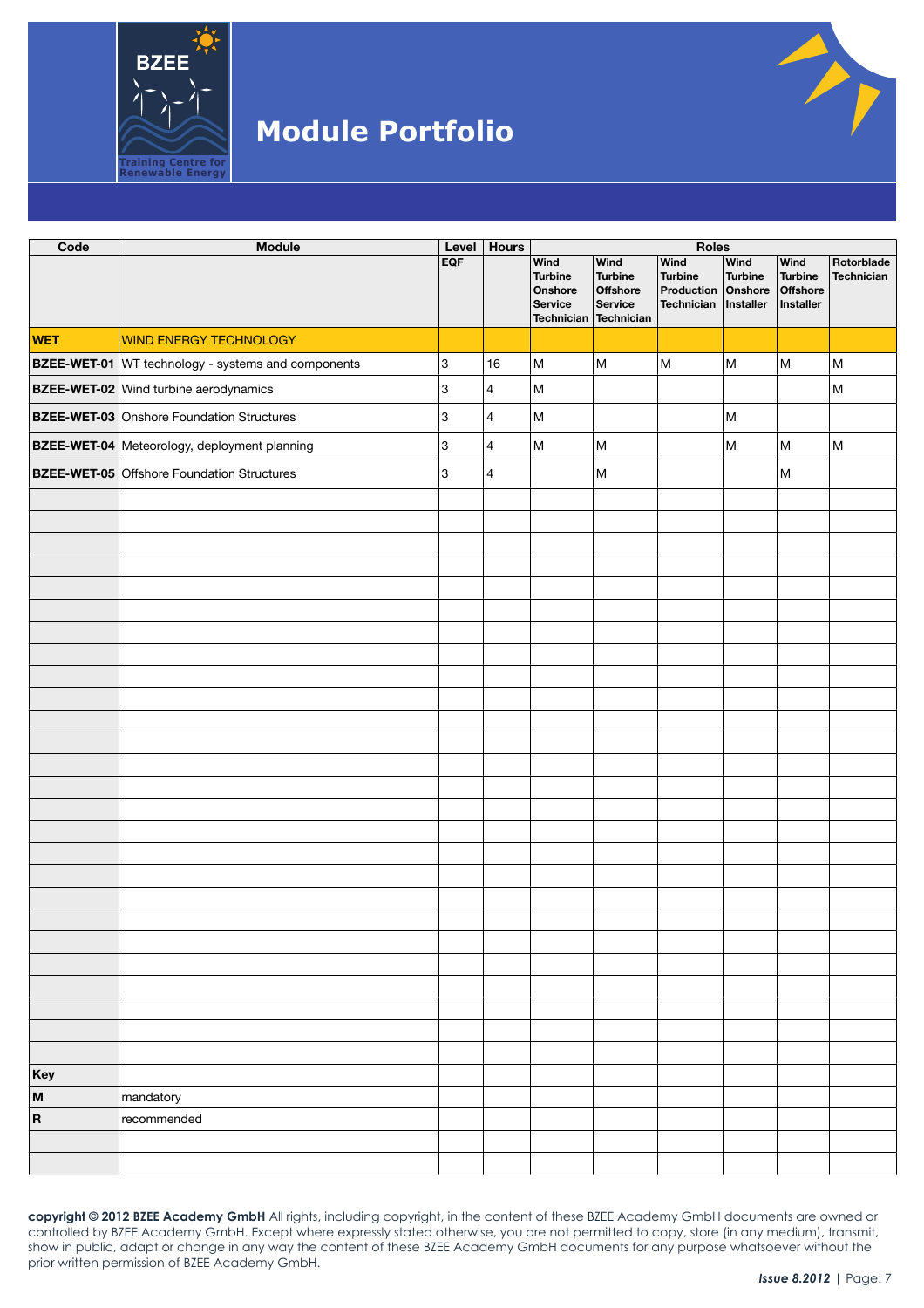

| Code                            | Module                                                  | Level      | <b>Hours</b> |                                                                          |                                                                           | Roles                                                                         |                        |                                                 |                                 |  |  |
|---------------------------------|---------------------------------------------------------|------------|--------------|--------------------------------------------------------------------------|---------------------------------------------------------------------------|-------------------------------------------------------------------------------|------------------------|-------------------------------------------------|---------------------------------|--|--|
|                                 |                                                         | <b>EQF</b> |              | <b>Wind</b><br><b>Turbine</b><br>Onshore<br>Service<br><b>Technician</b> | Wind<br><b>Turbine</b><br><b>Offshore</b><br><b>Service</b><br>Technician | <b>Wind</b><br><b>Turbine</b><br>Production Onshore<br>Technician   Installer | Wind<br><b>Turbine</b> | Wind<br><b>Turbine</b><br>Offshore<br>Installer | Rotorblade<br><b>Technician</b> |  |  |
| <b>OFF</b>                      | OFFSHORE OPERATIONS                                     |            |              |                                                                          |                                                                           |                                                                               |                        |                                                 |                                 |  |  |
| <b>BZEE-OFF-01</b> Sea Survival |                                                         | 3          | 8            |                                                                          | M                                                                         |                                                                               |                        | M                                               |                                 |  |  |
|                                 | BZEE-OFF-02 HUET, Helicopter Underwater Escape Training | 3          | 8            |                                                                          | M                                                                         |                                                                               |                        | M                                               |                                 |  |  |
|                                 | <b>BZEE-OFF-03</b> Heli-winch and transport             | 3          | 16           |                                                                          | M                                                                         |                                                                               |                        | M                                               |                                 |  |  |
|                                 | <b>BZEE-OFF-04</b> Heli-winch and transport, refresher  | 3          | 8            |                                                                          | M                                                                         |                                                                               |                        | M                                               |                                 |  |  |
|                                 | <b>BZEE-OFF-05 Offshore Access</b>                      | 3          | 8            |                                                                          | M                                                                         |                                                                               |                        | M                                               |                                 |  |  |
|                                 | BZEE-OFF-06 Offshore communication                      | 3          | 24           |                                                                          | M                                                                         |                                                                               |                        | M                                               |                                 |  |  |
|                                 |                                                         |            |              |                                                                          |                                                                           |                                                                               |                        |                                                 |                                 |  |  |
|                                 |                                                         |            |              |                                                                          |                                                                           |                                                                               |                        |                                                 |                                 |  |  |
|                                 |                                                         |            |              |                                                                          |                                                                           |                                                                               |                        |                                                 |                                 |  |  |
|                                 |                                                         |            |              |                                                                          |                                                                           |                                                                               |                        |                                                 |                                 |  |  |
|                                 |                                                         |            |              |                                                                          |                                                                           |                                                                               |                        |                                                 |                                 |  |  |
|                                 |                                                         |            |              |                                                                          |                                                                           |                                                                               |                        |                                                 |                                 |  |  |
|                                 |                                                         |            |              |                                                                          |                                                                           |                                                                               |                        |                                                 |                                 |  |  |
|                                 |                                                         |            |              |                                                                          |                                                                           |                                                                               |                        |                                                 |                                 |  |  |
|                                 |                                                         |            |              |                                                                          |                                                                           |                                                                               |                        |                                                 |                                 |  |  |
|                                 |                                                         |            |              |                                                                          |                                                                           |                                                                               |                        |                                                 |                                 |  |  |
|                                 |                                                         |            |              |                                                                          |                                                                           |                                                                               |                        |                                                 |                                 |  |  |
|                                 |                                                         |            |              |                                                                          |                                                                           |                                                                               |                        |                                                 |                                 |  |  |
|                                 |                                                         |            |              |                                                                          |                                                                           |                                                                               |                        |                                                 |                                 |  |  |
|                                 |                                                         |            |              |                                                                          |                                                                           |                                                                               |                        |                                                 |                                 |  |  |
|                                 |                                                         |            |              |                                                                          |                                                                           |                                                                               |                        |                                                 |                                 |  |  |
|                                 |                                                         |            |              |                                                                          |                                                                           |                                                                               |                        |                                                 |                                 |  |  |
|                                 |                                                         |            |              |                                                                          |                                                                           |                                                                               |                        |                                                 |                                 |  |  |
|                                 |                                                         |            |              |                                                                          |                                                                           |                                                                               |                        |                                                 |                                 |  |  |
|                                 |                                                         |            |              |                                                                          |                                                                           |                                                                               |                        |                                                 |                                 |  |  |
|                                 |                                                         |            |              |                                                                          |                                                                           |                                                                               |                        |                                                 |                                 |  |  |
|                                 |                                                         |            |              |                                                                          |                                                                           |                                                                               |                        |                                                 |                                 |  |  |
|                                 |                                                         |            |              |                                                                          |                                                                           |                                                                               |                        |                                                 |                                 |  |  |
|                                 |                                                         |            |              |                                                                          |                                                                           |                                                                               |                        |                                                 |                                 |  |  |
|                                 |                                                         |            |              |                                                                          |                                                                           |                                                                               |                        |                                                 |                                 |  |  |
|                                 |                                                         |            |              |                                                                          |                                                                           |                                                                               |                        |                                                 |                                 |  |  |
| Key                             |                                                         |            |              |                                                                          |                                                                           |                                                                               |                        |                                                 |                                 |  |  |
| $\boldsymbol{\mathsf{M}}$       | mandatory                                               |            |              |                                                                          |                                                                           |                                                                               |                        |                                                 |                                 |  |  |
| $\boldsymbol{\mathsf{R}}$       | recommended                                             |            |              |                                                                          |                                                                           |                                                                               |                        |                                                 |                                 |  |  |
|                                 |                                                         |            |              |                                                                          |                                                                           |                                                                               |                        |                                                 |                                 |  |  |
|                                 |                                                         |            |              |                                                                          |                                                                           |                                                                               |                        |                                                 |                                 |  |  |

**copyright © 2012 BZEE Academy GmbH** All rights, including copyright, in the content of these BZEE Academy GmbH documents are owned or controlled by BZEE Academy GmbH. Except where expressly stated otherwise, you are not permitted to copy, store (in any medium), transmit, show in public, adapt or change in any way the content of these BZEE Academy GmbH documents for any purpose whatsoever without the prior written permission of BZEE Academy GmbH.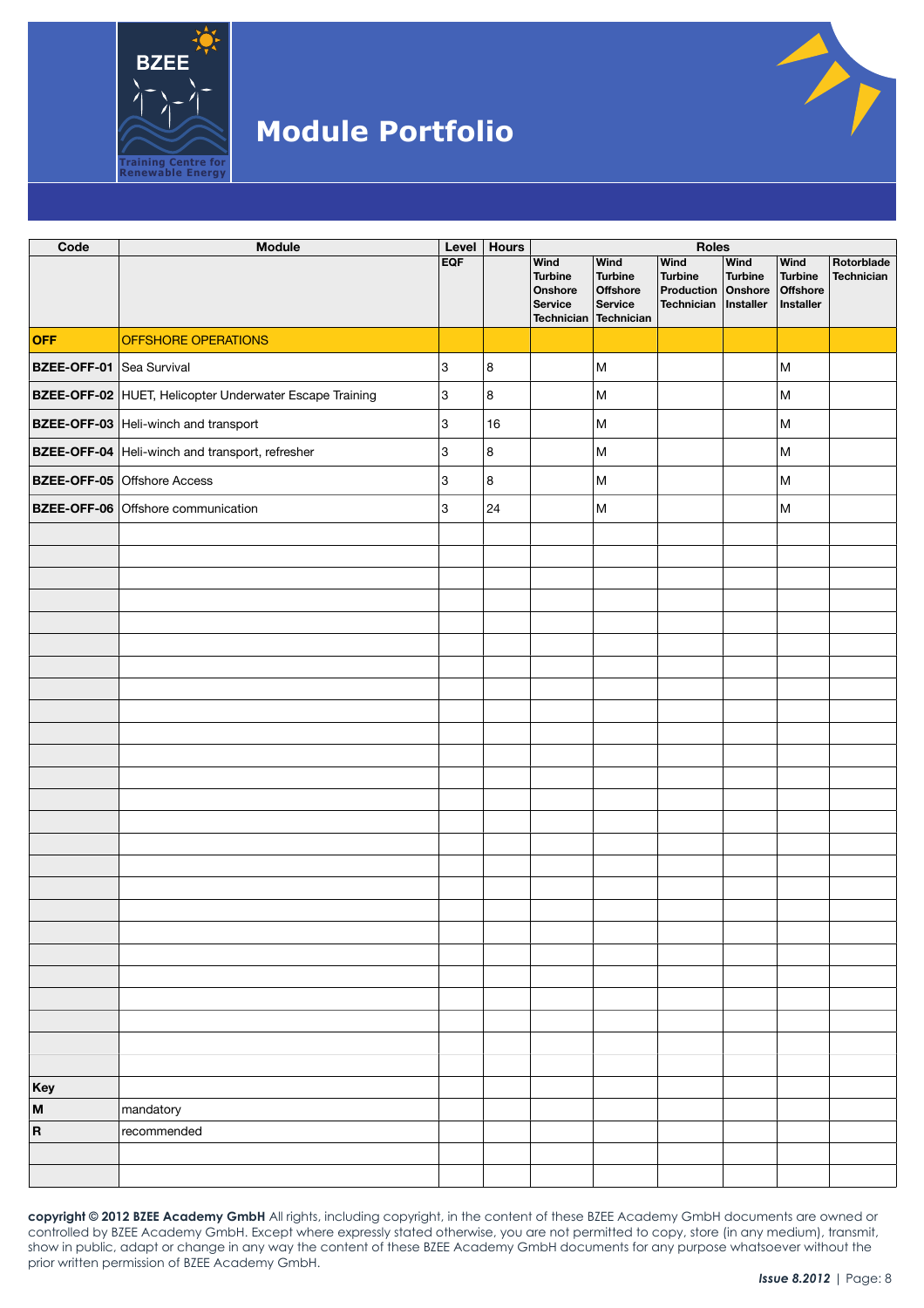

| Code               | Module                        | Level | <b>Hours</b>            |                                                                          |                                                                    | Roles                                                                  |                        |                                                                                                            |                                                                                                            |  |
|--------------------|-------------------------------|-------|-------------------------|--------------------------------------------------------------------------|--------------------------------------------------------------------|------------------------------------------------------------------------|------------------------|------------------------------------------------------------------------------------------------------------|------------------------------------------------------------------------------------------------------------|--|
|                    |                               | EQF   |                         | <b>Wind</b><br><b>Turbine</b><br>Onshore<br>Service<br><b>Technician</b> | Wind<br><b>Turbine</b><br>Offshore<br><b>Service</b><br>Technician | Wind<br><b>Turbine</b><br>Production Onshore<br>Technician   Installer | Wind<br><b>Turbine</b> | <b>Wind</b><br><b>Turbine</b><br>Offshore<br>Installer                                                     | Rotorblade<br>Technician                                                                                   |  |
| <b>MAN</b>         | <b>OPERATIONS MANAGEMENT</b>  |       |                         |                                                                          |                                                                    |                                                                        |                        |                                                                                                            |                                                                                                            |  |
| BZEE-MAN-01        | Labour legislation            | 3     | 16                      | M                                                                        | M                                                                  | M                                                                      | $\sf M$                |                                                                                                            |                                                                                                            |  |
| <b>BZEE-MAN-02</b> | Basics of business management | 3     | 24                      | M                                                                        | M                                                                  | $\sf M$                                                                | $\sf M$                |                                                                                                            |                                                                                                            |  |
| BZEE-MAN-03        | Quality Management processes  | 3     | $\vert$ 4               | M                                                                        | M                                                                  | M                                                                      | M                      | $\mathsf{M}% _{T}=\mathsf{M}_{T}\!\left( a,b\right) ,\ \mathsf{M}_{T}=\mathsf{M}_{T}\!\left( a,b\right) ,$ | $\mathsf{M}% _{T}=\mathsf{M}_{T}\!\left( a,b\right) ,\ \mathsf{M}_{T}=\mathsf{M}_{T}\!\left( a,b\right) ,$ |  |
| <b>BZEE-MAN-04</b> | Goods management              | 3     | $\overline{\mathbf{8}}$ | ${\sf M}$                                                                | M                                                                  | M                                                                      | M                      |                                                                                                            |                                                                                                            |  |
|                    |                               |       |                         |                                                                          |                                                                    |                                                                        |                        |                                                                                                            |                                                                                                            |  |
|                    |                               |       |                         |                                                                          |                                                                    |                                                                        |                        |                                                                                                            |                                                                                                            |  |
|                    |                               |       |                         |                                                                          |                                                                    |                                                                        |                        |                                                                                                            |                                                                                                            |  |
|                    |                               |       |                         |                                                                          |                                                                    |                                                                        |                        |                                                                                                            |                                                                                                            |  |
|                    |                               |       |                         |                                                                          |                                                                    |                                                                        |                        |                                                                                                            |                                                                                                            |  |
|                    |                               |       |                         |                                                                          |                                                                    |                                                                        |                        |                                                                                                            |                                                                                                            |  |
|                    |                               |       |                         |                                                                          |                                                                    |                                                                        |                        |                                                                                                            |                                                                                                            |  |
|                    |                               |       |                         |                                                                          |                                                                    |                                                                        |                        |                                                                                                            |                                                                                                            |  |
|                    |                               |       |                         |                                                                          |                                                                    |                                                                        |                        |                                                                                                            |                                                                                                            |  |
|                    |                               |       |                         |                                                                          |                                                                    |                                                                        |                        |                                                                                                            |                                                                                                            |  |
|                    |                               |       |                         |                                                                          |                                                                    |                                                                        |                        |                                                                                                            |                                                                                                            |  |
|                    |                               |       |                         |                                                                          |                                                                    |                                                                        |                        |                                                                                                            |                                                                                                            |  |
|                    |                               |       |                         |                                                                          |                                                                    |                                                                        |                        |                                                                                                            |                                                                                                            |  |
|                    |                               |       |                         |                                                                          |                                                                    |                                                                        |                        |                                                                                                            |                                                                                                            |  |
|                    |                               |       |                         |                                                                          |                                                                    |                                                                        |                        |                                                                                                            |                                                                                                            |  |
|                    |                               |       |                         |                                                                          |                                                                    |                                                                        |                        |                                                                                                            |                                                                                                            |  |
|                    |                               |       |                         |                                                                          |                                                                    |                                                                        |                        |                                                                                                            |                                                                                                            |  |
|                    |                               |       |                         |                                                                          |                                                                    |                                                                        |                        |                                                                                                            |                                                                                                            |  |
|                    |                               |       |                         |                                                                          |                                                                    |                                                                        |                        |                                                                                                            |                                                                                                            |  |
|                    |                               |       |                         |                                                                          |                                                                    |                                                                        |                        |                                                                                                            |                                                                                                            |  |
|                    |                               |       |                         |                                                                          |                                                                    |                                                                        |                        |                                                                                                            |                                                                                                            |  |
|                    |                               |       |                         |                                                                          |                                                                    |                                                                        |                        |                                                                                                            |                                                                                                            |  |
|                    |                               |       |                         |                                                                          |                                                                    |                                                                        |                        |                                                                                                            |                                                                                                            |  |
|                    |                               |       |                         |                                                                          |                                                                    |                                                                        |                        |                                                                                                            |                                                                                                            |  |
|                    |                               |       |                         |                                                                          |                                                                    |                                                                        |                        |                                                                                                            |                                                                                                            |  |
|                    |                               |       |                         |                                                                          |                                                                    |                                                                        |                        |                                                                                                            |                                                                                                            |  |
|                    |                               |       |                         |                                                                          |                                                                    |                                                                        |                        |                                                                                                            |                                                                                                            |  |
| Key                |                               |       |                         |                                                                          |                                                                    |                                                                        |                        |                                                                                                            |                                                                                                            |  |
| M                  | mandatory                     |       |                         |                                                                          |                                                                    |                                                                        |                        |                                                                                                            |                                                                                                            |  |
| $\vert$ R          | recommended                   |       |                         |                                                                          |                                                                    |                                                                        |                        |                                                                                                            |                                                                                                            |  |
|                    |                               |       |                         |                                                                          |                                                                    |                                                                        |                        |                                                                                                            |                                                                                                            |  |
|                    |                               |       |                         |                                                                          |                                                                    |                                                                        |                        |                                                                                                            |                                                                                                            |  |

**copyright © 2012 BZEE Academy GmbH** All rights, including copyright, in the content of these BZEE Academy GmbH documents are owned or controlled by BZEE Academy GmbH. Except where expressly stated otherwise, you are not permitted to copy, store (in any medium), transmit, show in public, adapt or change in any way the content of these BZEE Academy GmbH documents for any purpose whatsoever without the prior written permission of BZEE Academy GmbH.